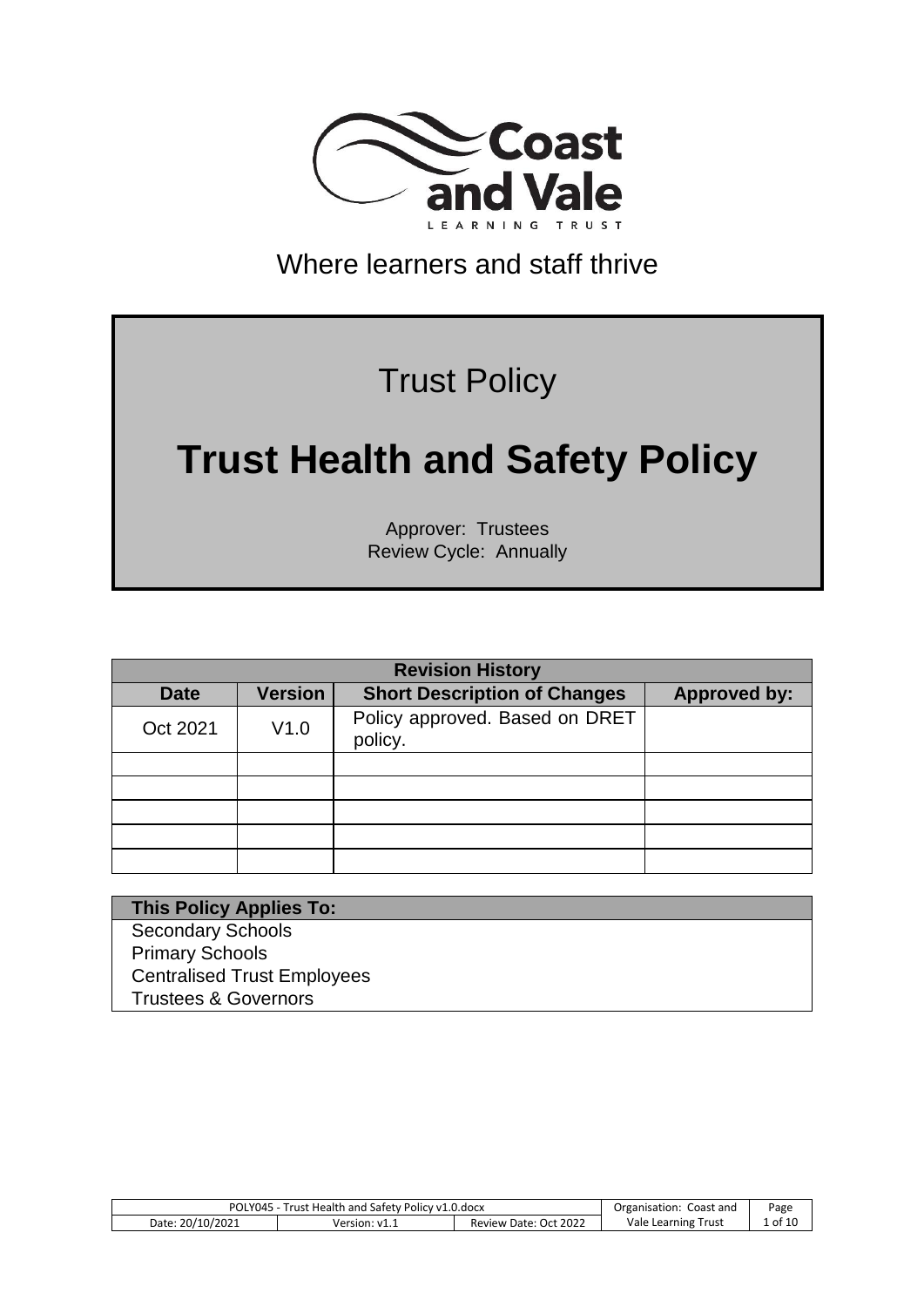### **Contents**

| Responsibilities of the Finance and Resources Committee (FRC) in respect of Health, |  |
|-------------------------------------------------------------------------------------|--|
|                                                                                     |  |
|                                                                                     |  |
|                                                                                     |  |
|                                                                                     |  |
|                                                                                     |  |
|                                                                                     |  |
|                                                                                     |  |
|                                                                                     |  |
| Appendix 1: Other Trust Documents related to the Health and Safety Policy  8        |  |
|                                                                                     |  |
|                                                                                     |  |

<span id="page-1-0"></span>

| POLY045 - Trust Health and Safety Policy v1.0.docx |               |                       | Organisation: Coast and | Page    |
|----------------------------------------------------|---------------|-----------------------|-------------------------|---------|
| Date: 20/10/2021                                   | Version: v1.1 | Review Date: Oct 2022 | Vale Learning Trust     | 2 of 10 |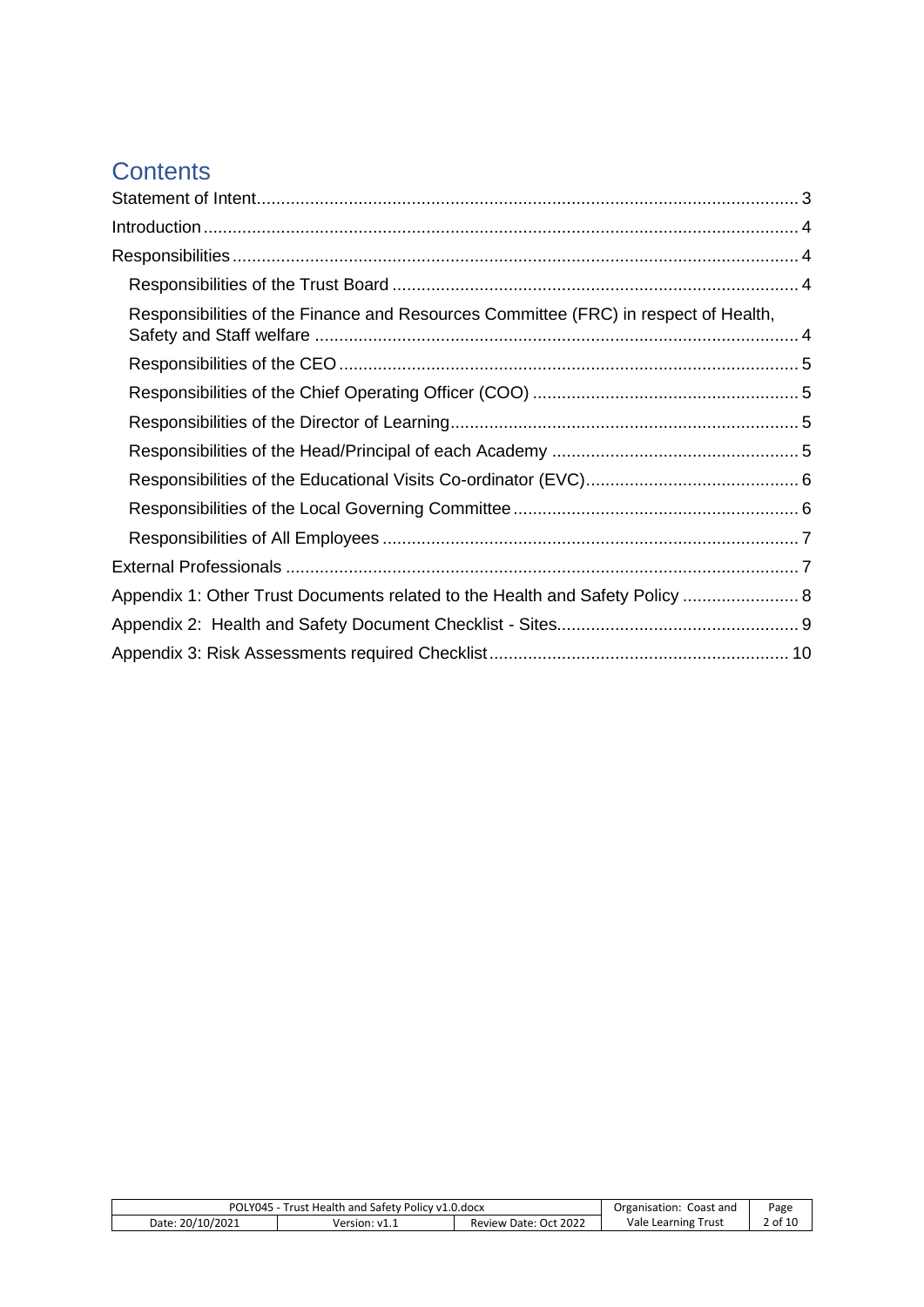#### **Statement of Intent**

Our policy is to provide and maintain safe and healthy working conditions for all our employees, contractors, pupils and agency/supply staff working on our behalf. We will ensure compliance with minimum legal standards/approved codes of practice. In addition, we will seek to ensure the work that we carry out does not affect the health and safety of others, e.g. our pupils, visitors and members of the public.

We will achieve this policy, in part, by:

- 1. Appointing competent Persons who are responsible for health and safety in their respective areas;
- 2. Ensuring that adequate resources and sufficient financial arrangements are in place to control health and safety risks arising from our work activities;
- 3. Consulting with all our employees on matters affecting their health and safety and providing information, instruction, training and supervision, as appropriate;
- 4. Ensuring that all plant, equipment and premises meet appropriate safety standards:
- 5. Seeking advice and assistance from external organisations to supplement our own in-house health and safety initiatives;
- 6. Monitoring and reviewing the health, safety and welfare arrangements we have put in place at least every twelve months to determine their continued effectiveness;
- 7. Setting goals and following action plans to ensure continuous improvement in health and safety performance; and
- 8. Promoting a positive health and safety culture within our organisation, e.g. with Managers leading by example.

This statement is intended to encourage a positive attitude to safety and should be used in conjunction with the additional safety guidelines issued periodically. The expectation is that all employees show a responsibility to themselves, pupils, colleagues and visitors in respect safety and exercise due care and attention.

Chief Executive Officer (CEO)

Chair of Trustees

| POLY045 - Trust Health and Safety Policy v1.0.docx |               |                       | Organisation: Coast and | Page    |
|----------------------------------------------------|---------------|-----------------------|-------------------------|---------|
| Date: 20/10/2021                                   | Version: v1.1 | Review Date: Oct 2022 | Vale Learning Trust     | 3 of 10 |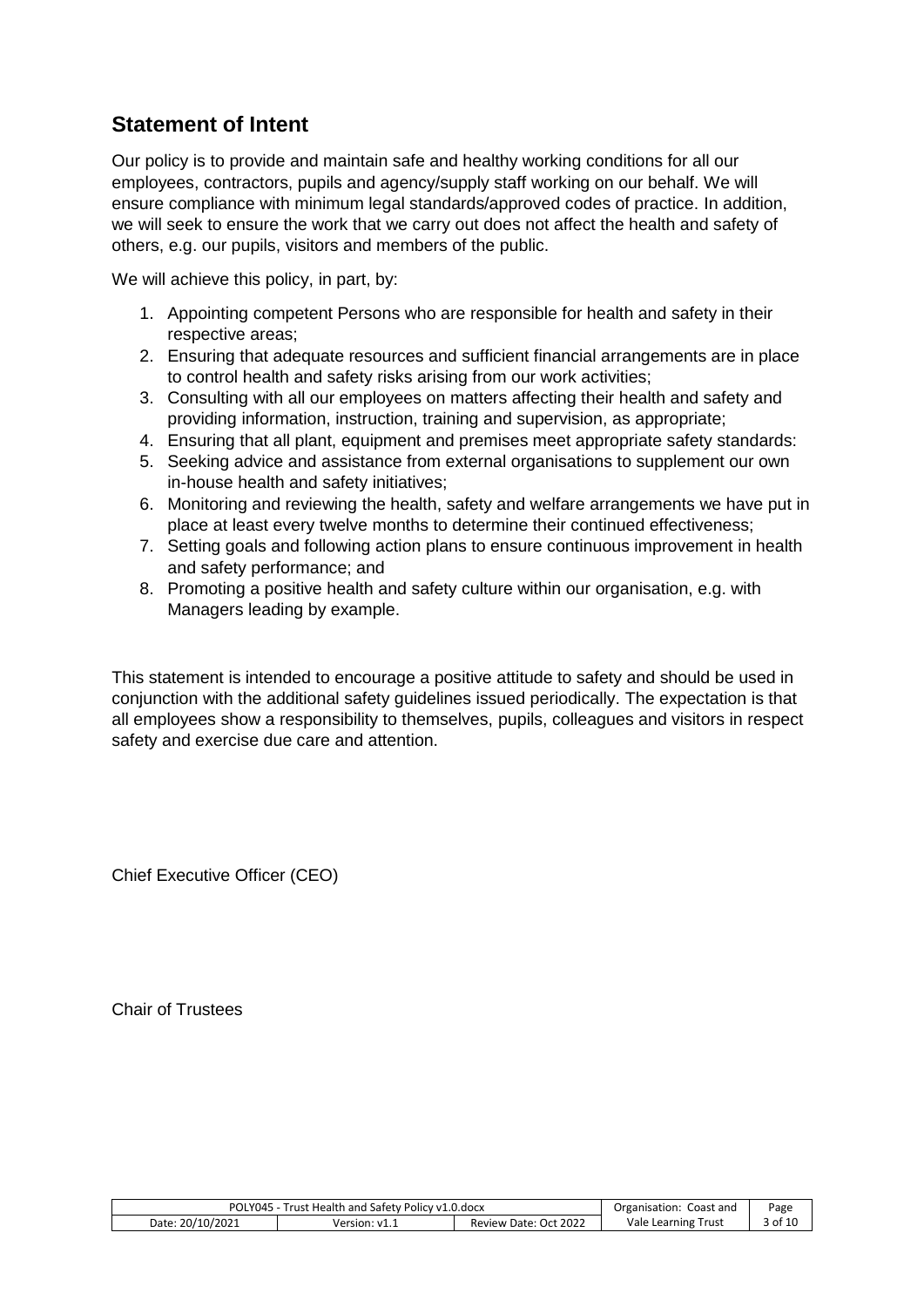#### <span id="page-3-0"></span>**Introduction**

This document is Coast and Vale Learning Trust's (CVLT) Health and safety Policy. It provides details of the Trustee's management arrangements and expectations. The Trust strives to achieve the highest standards of health, safety and welfare under the Health and Safety at Work Act 1974, the Management of Health and Safety at Work Regulations 1999, all updates and associated Regulations, Approved Codes of Practise and Guidance documents.

Failure to comply with the Health and Safety Policy or Health and Safety procedures may result in disciplinary action.

This policy applies across all trust schools with age ranges of 2 to 18 years and the staff working within those schools, the central trust and the Teaching Alliance.

#### <span id="page-3-1"></span>**Responsibilities**

The Trust is the employer and therefore accountable for Health and Safety within CVLT and ensuring overall compliance with statutory requirements. The Trust has appointed a Chief Executive Officer (CEO) to oversee all aspects of the Trust including Health and Safety.

#### <span id="page-3-2"></span>*Responsibilities of the Trust Board*

- Ensure that there is an effective policy in place for Health and Safety and that this is documented and implemented throughout the Trust.
- Ensure that the Policy is reviewed annually or sooner when there is a significant change.
- Ensure that there is a structure in place to implement policy, measure compliance, review performance and audit as required. Reacting to reports received and initiating appropriate action.
- Ensure that Health and Safety is integrated into the organisational structures to enable implementation of the policy.
- Ensure that the responsibilities for health, safety and welfare are properly assigned, understood and implemented with the appropriate level of resource and training to embed them within the organisation.
- Agree plans to develop and improve a sound health and safety management system and any action plans required, involving specialists, staff or unions as necessary.
- Ensure that competent staff are employed to undertake works, or where these are not available external resource is engaged to comply with the requirements under Health and Safety.
- Hold the CEO to account for their performance with the requirements detailed in this policy and any supporting procedures.

#### <span id="page-3-3"></span>*Responsibilities of the Finance and Resources Committee (FRC) in respect of Health, Safety and Staff welfare*

- Monitor reports from executive staff and Local Governing Committees (LGC) on resources, risk management, finance, staffing, property, IT, safeguarding and health and safety.
- Review risk registers for the Trust and each LGC

| POLY045 - Trust Health and Safety Policy v1.0.docx |               |                       | Organisation: Coast and | Page    |
|----------------------------------------------------|---------------|-----------------------|-------------------------|---------|
| Date: 20/10/2021                                   | Version: v1.1 | Review Date: Oct 2022 | Vale Learning Trust     | 4 of 10 |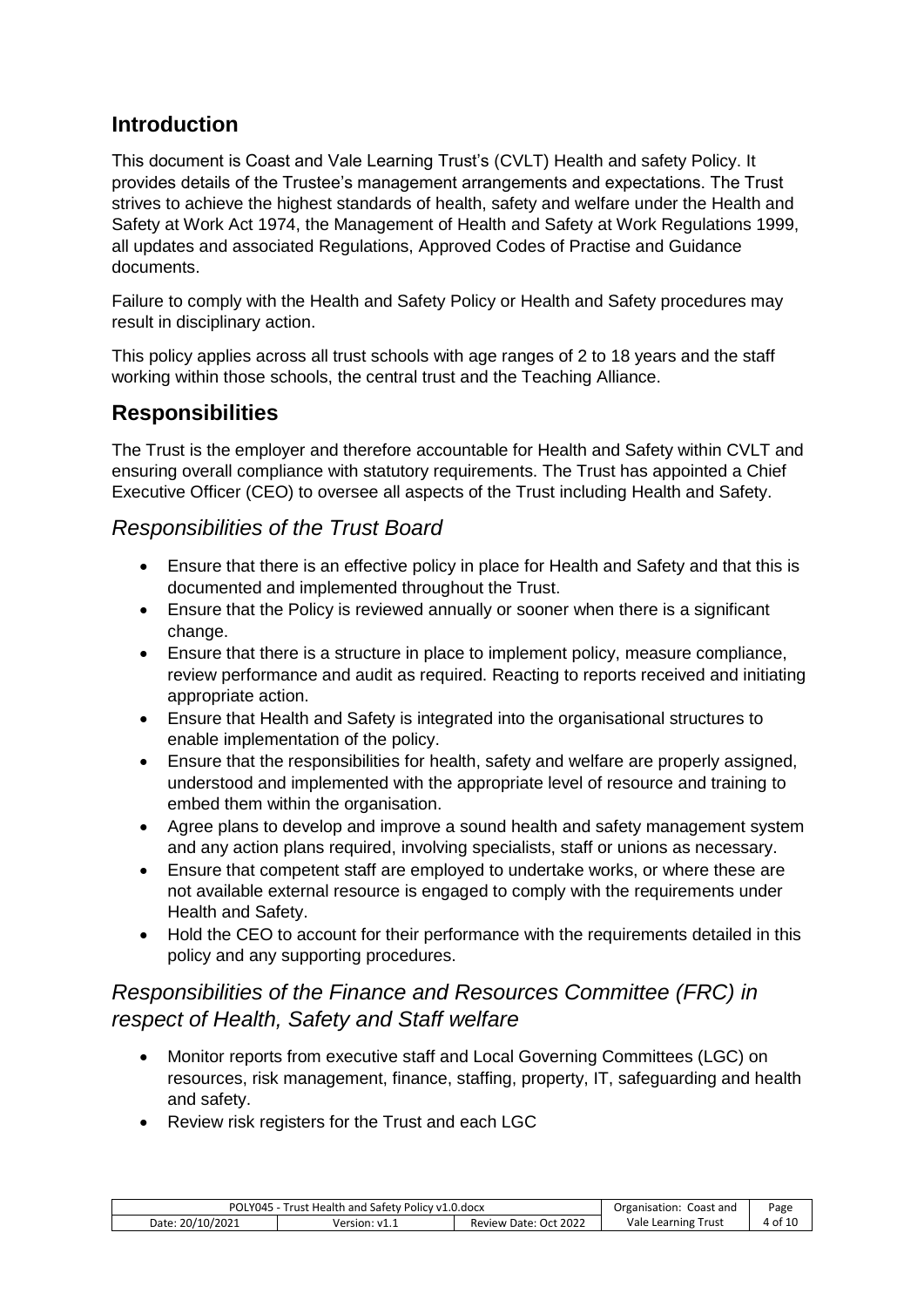- Ensure that the Trust and all its academies have all the statutory and appropriate Health and Safety policies and procedures in place and are reviewed timely and when necessary.
- Annually review each LGC report on Health and Safety policy, arrangements and issues.
- Make recommendations to the Trust Board in respect of Health and Safety.

#### <span id="page-4-0"></span>*Responsibilities of the CEO*

The CEO holds overall responsibility for Health and Safety at the Trust. To support the CEO with their duties under the Health and Safety at Work Act and associated legislation, specific responsibilities have been assigned to designated roles in the Trust team and to the Head or Principal of each academy.

#### <span id="page-4-1"></span>*Responsibilities of the Chief Operating Officer (COO)*

- Carry out the duties as delegated by the CEO.
- Ensure that Heads/Principals are fully satisfying Health and Safety requirements.
- Reporting areas of non-compliance to the CEO as required, with the relevant action plan.
- Ensure that the FRC have appropriate timely information to enable them to carry out their terms of reference.
- Ensure any areas of non-compliance raised by either the Head/Principal, LGC or the Trust Compliance Officer are managed to mitigate the risks effectively and efficiently.

#### <span id="page-4-2"></span>*Responsibilities of the Director of Learning*

- Ensuring that the Heads/Principals are always fully satisfying Safeguarding requirements in line with the Trust's policy.
- Ensuring that any specific safeguarding requirements are satisfactorily addresses including directions from the Department of Education and Skills Funding Agency.
- Ensure the adequate reporting of Health and Safety or Safeguarding risks and incidents are made in a timely manner to the CEO.

#### <span id="page-4-3"></span>*Responsibilities of the Head/Principal of each Academy*

- Overall responsibility for the day to day management of Health and Safety rests with the Head/Principal of each academy.
- The Head/Principal is responsible daily for the implementation of the Trust's health and safety policies and associated procedures; however, the legal responsibility and accountability will remain with the CEO.
- The Academy is operated in accordance with the Trust's Health and Safety Policy and all associated Procedures. This will include reporting issues of non-compliance and changes in risks that affect the health, safety and wellbeing of the staff and/or students.
- The Academy will buy into the NYES Annual Health and Safety Package, address any action plans directed from their reviews. These reports will be submitted to the Trust Compliance Officer.
- An internal process is established and undertaken, which observes the operation of the academy in accordance with the Trusts Health and Safety Policy and Procedures to ensure that the academy is compliant.

| Trust Health and Safety Policy v1.0.docx<br>POLY045 - |              | Organisation: Coast and | Page                |         |
|-------------------------------------------------------|--------------|-------------------------|---------------------|---------|
| Date: 20/10/2021                                      | Version: v1. | Review Date: Oct 2022   | Vale Learning Trust | , of 10 |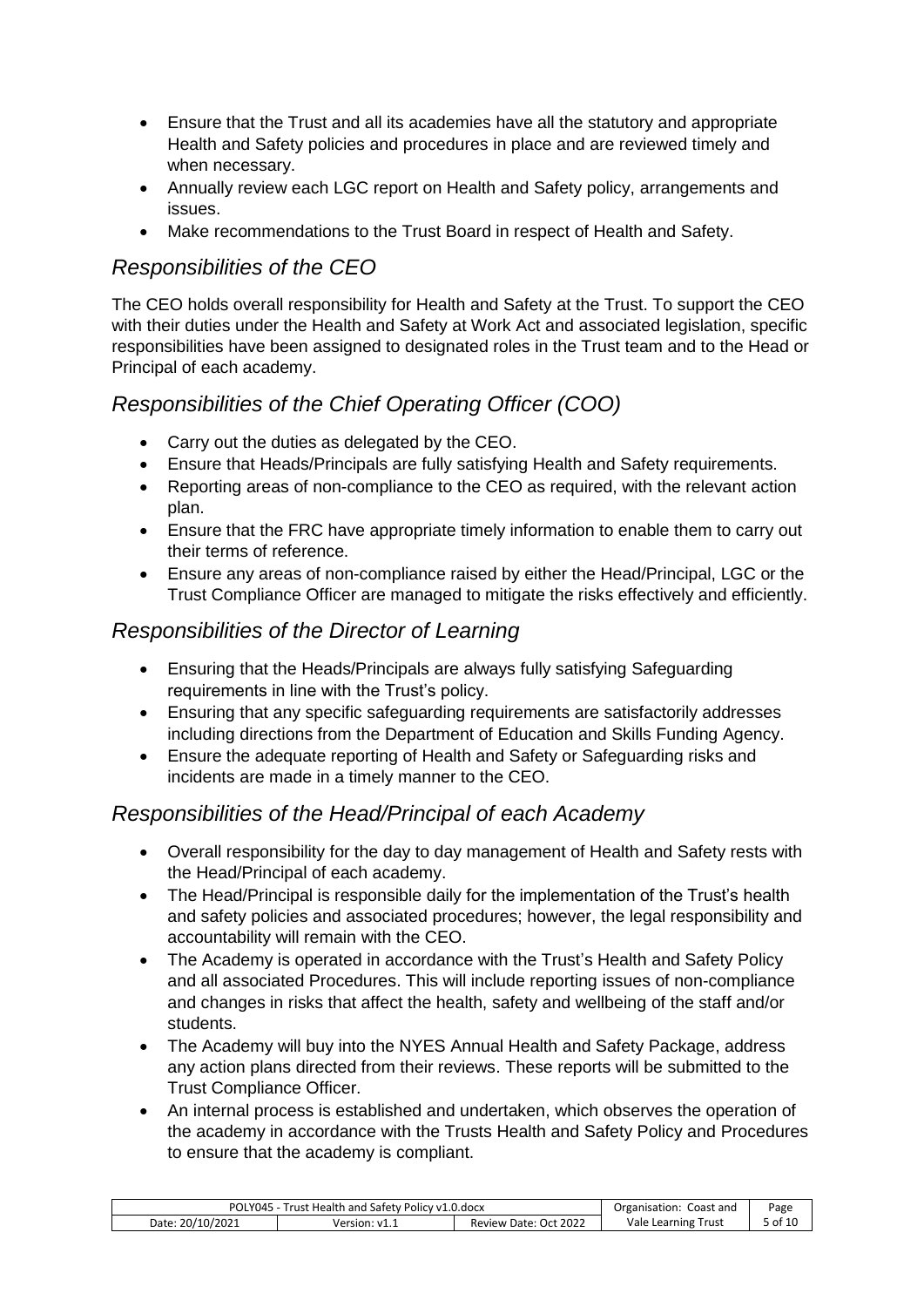- An Educational Visits Co-ordinator is appointed to manage the planning and compliance of trips.
- That health and safety information is appropriately available to all staff and the senior leadership team, site and catering staff are knowledgeable of the Trust's health and safety procedures.
- Health and Safety is a standing agenda item at all Senior Leadership Team (SLT) meetings.
- Suitable and sufficient risk assessments are produced for all activities which are education related e.g. trips, outdoor sports activities, use of classrooms, teaching in science laboratories, use of equipment and substances which has the potential to cause harm, play equipment, academic staff working at height etc. and reviewed annually and after a significant incident.
- They are familiar with the findings of pertinent documents including emergency action plans, fire risk assessments, health and safety reviews, legionella risk assessments and asbestos management plans, as applicable.
- Emergency procedures are cascaded to all persons within their academy, including evacuation procedures and lockdown procedures.
- All employees have received appropriate health and safety training.
- The Trust Compliance Officer is informed of areas of non-compliance and serious incidents.
- The Trust Chief Operating Officer is notified of requirements for resources or financial constraints affecting compliance.
- All contractors employed directly by the academy work in accordance with the Trust's Approved Contract Management Policy.

#### <span id="page-5-0"></span>*Responsibilities of the Educational Visits Co-ordinator (EVC)*

- Each academy is required to appoint an Educational Visits Coordinator (EVC)
- Oversees the planning, arrangement and delivery of safe, effective educational visits, including assessment of risks with the visit leader.
- Reports any issues to the Head/Principal.
- Ensure EVOLVE is updated.

#### <span id="page-5-1"></span>*Responsibilities of the Local Governing Committee*

- Health and safety will be a standard agenda item on every meeting.
- Ensure the school is adhering to Trust policies and procedures.
- Annually agree a local Health and Safety Policy based on the current NYES policy template provided and reviewed by the NYES Annual Health and Safety Package advisor.
- Ensuring that all action points following an NYES Health and Safety inspection or any CVLT commissioned inspection are addressed timely and efficiently.
- Monitor the effective implementation of necessary Health and Safety improvements and take appropriate action if improvements are not being delivered in a timely manner.
- Support employees and follow any concerns raised in respect of their health, safety or welfare.
- Undertake an annual review of data on accidents, incidents and near misses. Any concerns should be identified, discussed and appropriate actions agreed with the Head/Principal to mitigate against these concerns.

| POLY045 - Trust Health and Safety Policy v1.0.docx |               | Organisation: Coast and | Page                |         |
|----------------------------------------------------|---------------|-------------------------|---------------------|---------|
| Date: 20/10/2021                                   | Version: v1.1 | Review Date: Oct 2022   | Vale Learning Trust | 6 of 10 |
|                                                    |               |                         |                     |         |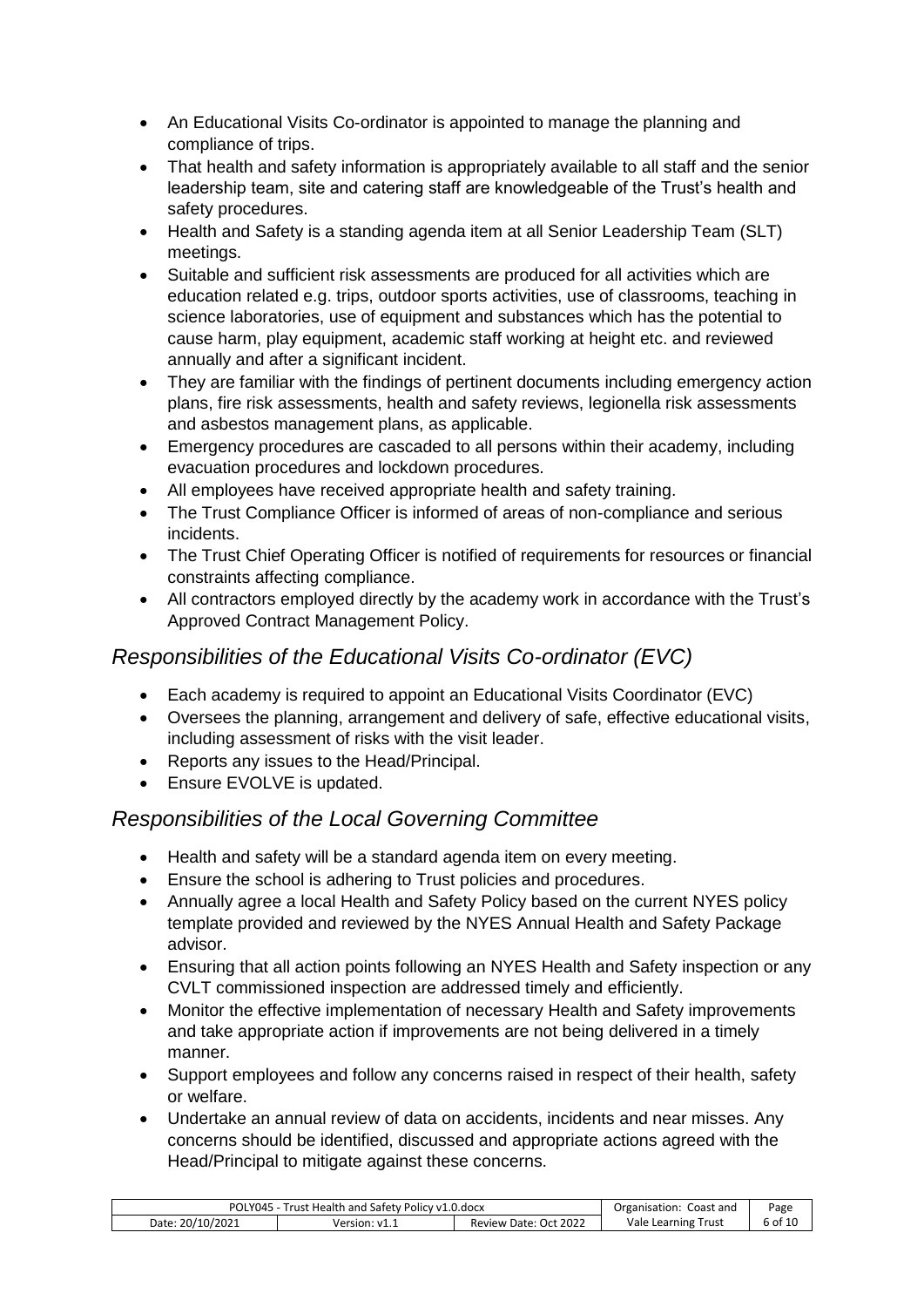- Monitor progress of any actions agreed in previous meetings or actions raised by an external agency.
- Ensure that feedback is given to all staff with regards to concerns raised.

#### <span id="page-6-0"></span>*Responsibilities of All Employees*

- Co-operate with the implementation of this Health and Safety Policy and that of their academy or any Trust building they may work within.
- Take reasonable care for the health and safety of themselves and any other persons who may be affected by their acts or omissions. This will include contractors, coworkers, students and visitors.
- Ensure they are working in accordance with Safe Working Practices, developing safe practice through appropriate risk assessments being in place, prepared by an appropriate person.
- Co-operate with their line manager and other responsible persons on all matters pertaining to their health and safety at work.
- Not recklessly or intentionally interfere with, or misuse, any equipment and safety devices
- Adhere to the information, instructions and training that they have received.
- Are aware of the procedures in the event of a fire or lockdown
- Understand the risk of asbestos in the site that they work and the restrictions in place to manage the risks around asbestos.
- Lead by example, following the Trust safety requirements.
- Do not operate any vehicle, machinery or equipment that they are not competent or authorised to use.
- Report any defects or hazards to their line manager and ensure that appropriate action is taken to rectify unsafe systems or actions.
- Ensure Risk Assessments are in place for the tasks that they undertake.
- Wear protective clothing or equipment which has been provided for their own and others safety.
- Good housekeeping should be observed at all times.
- All contractors that they arrange are appointed and managed in accordance with the Approved Contractor Management Procedure.

#### <span id="page-6-1"></span>**External Professionals**

The Trust expects all academies to be supported by the specialist services, where necessary, as follows

- NYES Annual Health and Safety Package (Fire Risk Assessment, Health and Safety Paperwork Review and Premises Inspection)
- NYES Health and Wellbeing Annual Package (for staff's wellbeing)
- NYES Radiation Protection Officer (Secondary Schools only)
- CLEAPPS (Secondary Schools only)
- <span id="page-6-2"></span>• Sports Association (Secondary Schools only)

| Trust Health and Safety Policy v1.0.docx<br>POLY045 - |               | Organisation: Coast and | Page                |         |
|-------------------------------------------------------|---------------|-------------------------|---------------------|---------|
| Date: 20/10/2021                                      | Version: v1.1 | Review Date: Oct 2022   | Vale Learning Trust | 7 of 10 |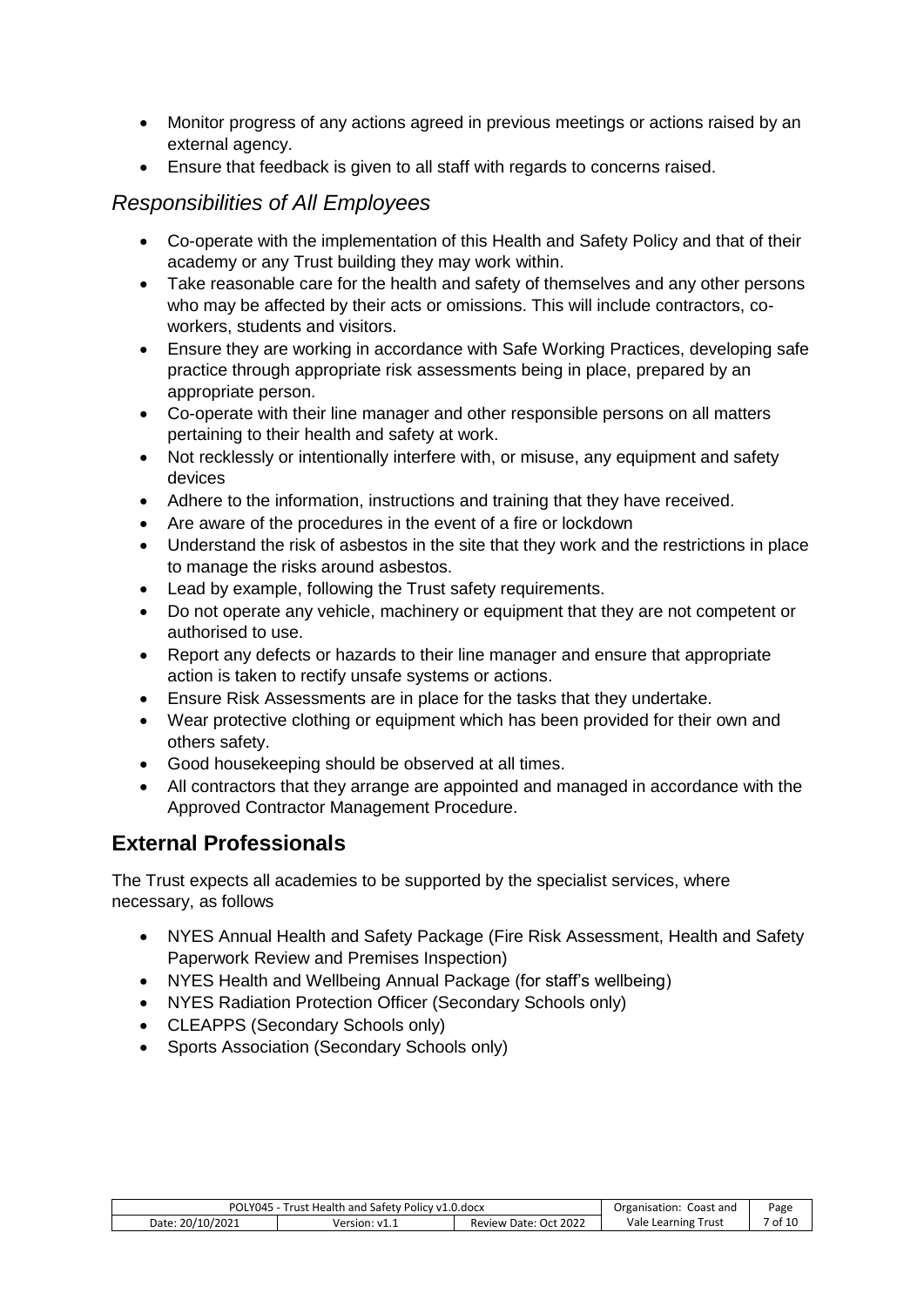### **Appendix 1: Other Trust Documents related to the Health and Safety Policy**

Asbestos Management Policy and Procedures

Approved Contractor Management Procedure

| POLY045 - Trust Health and Safety Policy v1.0.docx |               | Organisation: Coast and | Page                |         |
|----------------------------------------------------|---------------|-------------------------|---------------------|---------|
| Date: 20/10/2021                                   | Version: v1.1 | Review Date: Oct 2022   | Vale Learning Trust | 8 of 10 |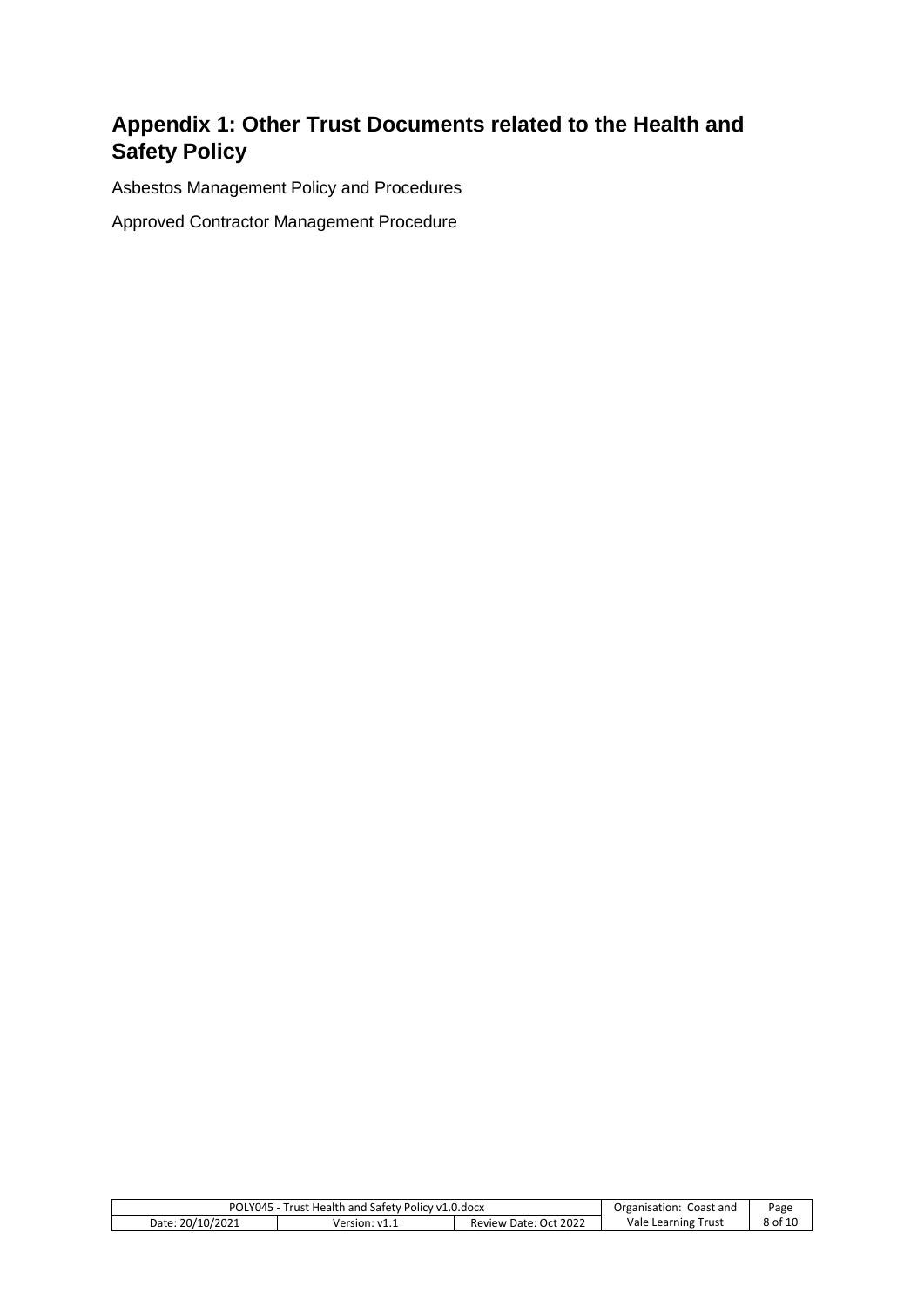#### <span id="page-8-0"></span>**Appendix 2: Health and Safety Document Checklist - Sites**

NYES Health and Safety Annual Premises Inspection

NYES Health and Safety Paperwork Review

Records relating to any routine internal inspection/check such as emergency lighting, water temperature checks, water flush, ladders, fire alarm testing, visual inspections of asbestos, visual inspections of buildings or outside areas etc.

Records relating to routine external inspections/checks such as play equipment, lifts and hoists etc.

Records relating to any procedural practice i.e. fire evacuation, invacuation etc.

Training records of staff

Risk assessment sign off by staff

Policy sign off by staff

Accident and near miss records. As well as overview.

<span id="page-8-1"></span>Evidence of systems in place for communicating and consulting with staff on Health and Safety

| POLY045 - Trust Health and Safety Policy v1.0.docx |               |                       | Organisation: Coast and | Page    |
|----------------------------------------------------|---------------|-----------------------|-------------------------|---------|
| Date: 20/10/2021                                   | Version: v1.1 | Review Date: Oct 2022 | Vale Learning Trust     | 9 of 10 |